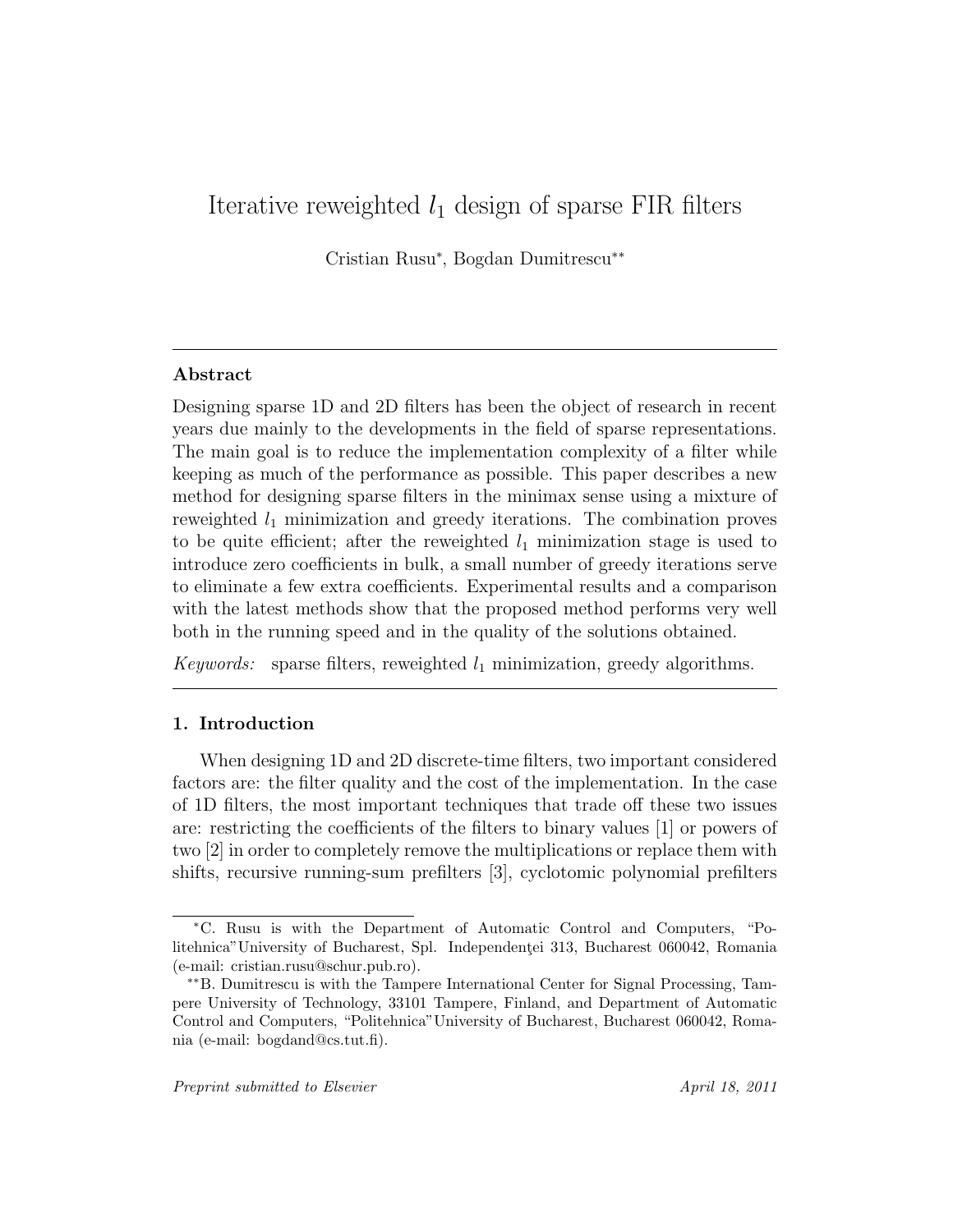[4], interpolated FIR filters [5] and frequency-response masking [6]. Many of these techniques can be extended to the 2D case, like for example frequencyresponse masking [7].

The approach in this paper is to use tools from the field of sparse representations [8] and the basic idea is to reduce the number of additions and multiplications by setting coefficients of the filters to zero. We call a filter sparse if it contains a relatively large number of zero coefficients. Since the problem of minimizing the number of nonzero coefficients is in general NP-hard, fast methods that give good approximations of the real solution were developed. The two most popular approaches that are used to induce sparsity are: convex relaxation to  $l_1$  minimization [9] and greedy methods [10]. In this sense, previous work for sparse filter design includes the use of the orthogonal matching pursuit algorithm [11], greedy coefficient elimination  $|12|$  and linear programming  $|12|$ ,  $|13|$ ,  $|14|$ . In this paper we consider a combination of the two approaches to design filters in the minimax sense. In the first stage, reweighted  $l_1$  minimization (IRL1) [15] is used to induce a relatively large number of zero coefficients and then, in the second stage, greedy iterations are used to cut down extra coefficients one by one. This combination proves to be very efficient both in the running time and the quality of the obtained solutions.

The article is structured as follows: Section 2 details the design problems for 1D and 2D FIR filters, Section 3 presents the proposed method called IRL1G and finally Section 4 outlines the results and a comparison with two other recent techniques used to design sparse filters.

#### 2. Design problem formulation

#### 2.1. 1D FIR filter design

Consider  $H(z)$  the linear phase FIR filter with odd length N whose amplitude response is

$$
A(\omega) = \sum_{k=-n}^{n} h_k e^{-kj\omega} = h_0 + \sum_{k=1}^{n} 2h_k \cos(k\omega),
$$
 (1)

where  $h_k \in \mathbb{R}$ ,  $n = (N-1)/2$  and the rightmost form of (1) results from the symmetry of the coefficients:  $h_k = h_{-k}$ . Given a desired response  $D(\omega)$ , the goal is to compute coefficients  $h_k$  such that the maximum absolute value of the error  $E(\omega) = A(\omega) - D(\omega)$  is minimized over  $0 \leq \omega \leq \pi$ . Using a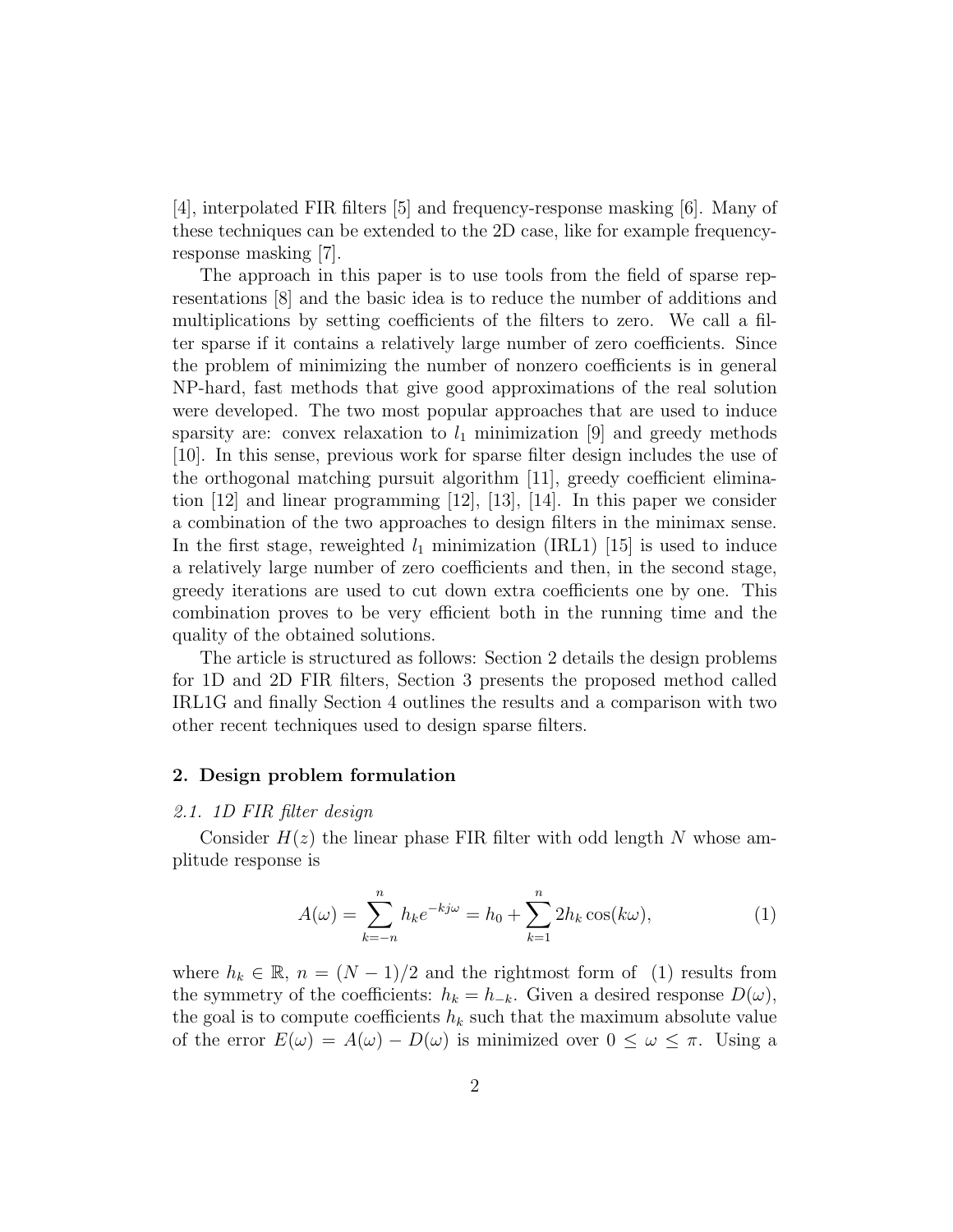uniformly distributed dense grid of points  $\omega_i \in [0, \pi], i = 1, \dots, L$  (transition bands not included), this problem can be formulated as the Linear Program (LP)

$$
\begin{array}{ll}\text{minimize} & \delta\\ \text{subject to} & |E(\omega_i)| \le \delta. \end{array} \tag{2}
$$

Plugging in the error expression and expanding the absolute value term we get the standard LP problem

$$
\begin{array}{ll}\n\text{minimize} & \mathbf{c}^T \mathbf{x} \\
\text{subject to} & \mathbf{Qx} \le \mathbf{b},\n\end{array} \tag{3}
$$

where

$$
Q = \begin{bmatrix} C & -\mathbf{v} \\ -C & -\mathbf{v} \end{bmatrix} \in \mathbb{R}^{2L \times (n+2)}, \quad \mathbf{b} = \begin{bmatrix} d \\ -d \end{bmatrix} \in \mathbb{R}^{2L}
$$

$$
C = \begin{bmatrix} 1 & \cos(\omega_1) & \dots & \cos(n\omega_1) \\ \vdots & \vdots & \vdots & \vdots \\ 1 & \cos(\omega_i) & \dots & \cos(n\omega_L) \end{bmatrix} \in \mathbb{R}^{L \times (n+1)}
$$

$$
\mathbf{v} = \begin{bmatrix} 1 \\ \vdots \\ 1 \\ \vdots \end{bmatrix} \in \mathbb{R}^{L}, \quad \mathbf{d} = \begin{bmatrix} D(\omega_1) \\ \vdots \\ D(\omega_i) \\ \vdots \\ D(\omega_L) \end{bmatrix} \in \mathbb{R}^{L}
$$

$$
\mathbf{x} = \begin{bmatrix} h_0 & 2h_1 & \dots & 2h_n & \delta \end{bmatrix}^T \in \mathbb{R}^{n+2}
$$

$$
\mathbf{c} = \begin{bmatrix} 0 & 0 & \dots & 0 & 1 \end{bmatrix}^T \in \mathbb{R}^{n+2}.
$$

This optimization problem generates the filter  $H(z)$  whose coefficients are  $h_{-n}, \ldots, h_0, \ldots, h_n$  and is the closest in the minimax sense to the desired response  $D(\omega)$ .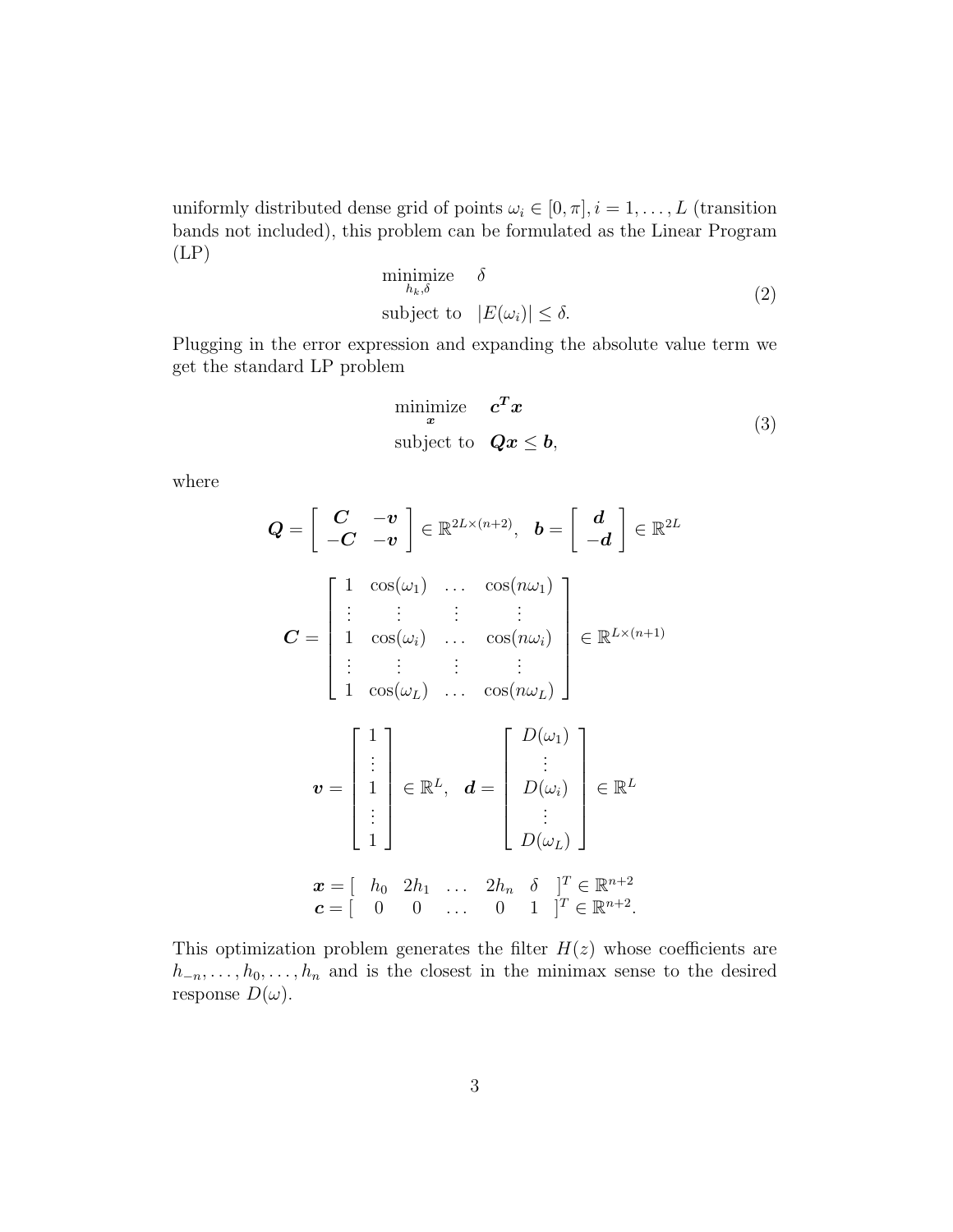#### 2.2. 2D FIR filter design

Consider now  $\tilde{H}(z_1, z_2)$  the linear phase FIR filter with  $N^2$  coefficients; its transfer function is

$$
\tilde{H}(z_1, z_2) = \sum_{k_1 = -n}^{n} \sum_{k_2 = -n}^{n} h_{k_1, k_2} z^{-k_1} z^{-k_2} = \mathbf{z}_1^T \tilde{\mathbf{H}} \mathbf{z}_2,
$$
\n(4)

where  $n = (N-1)/2, h_{k_1,k_2} \in \mathbb{R}, z_1 = [z_1^n \ z_1^{n-1} \ \ldots \ z_1^{-n+1} \ z_1^{-n}]^T, z_2 =$  $[z_2^n \ z_2^{n-1} \ \ldots \ z_2^{-n+1} \ z_2^{-n}]^T$  and  $\tilde{H}$  is the matrix of the filter coefficients. The filter is quadrantally symmetrical and the coefficients obey to  $h_{k_1,k_2} = h_{k_1,-k_2}$ and  $h_{k_1,k_2} = h_{-k_1,k_2}$ . So, the matrix  $\tilde{H}$  can be written as

$$
\tilde{\boldsymbol{H}} = \begin{bmatrix} \tilde{\boldsymbol{H}}_{11} & \tilde{\boldsymbol{h}}_{12} & \tilde{\boldsymbol{H}}_{13} \\ \tilde{\boldsymbol{h}}_{21}^T & \tilde{\boldsymbol{h}}_{22} & \tilde{\boldsymbol{h}}_{23}^T \\ \tilde{\boldsymbol{H}}_{31} & \tilde{\boldsymbol{h}}_{32} & \tilde{\boldsymbol{H}}_{33} \end{bmatrix},
$$
\n(5)

and the following hold:  $\tilde{\bm{H}}_{11} = \text{flipud}(\text{fliplr}(\tilde{\bm{H}}_{33})), \tilde{\bm{H}}_{13} = \text{flipud}(\tilde{\bm{H}}_{33}), \tilde{\bm{H}}_{31} =$  $\textrm{fliplr}(\tilde{\bm{H}}_{33}),\tilde{\bm{h}}_{12}=\textrm{fliput}(\tilde{\bm{h}}_{32}),\tilde{\bm{h}}_{21}^T=\textrm{fliplr}(\tilde{\bm{h}}_{23}^T), \textrm{where the function fliplr flips}$ a matrix from left to right and the function flipud flips a matrix upside down. So, the distinct filter coefficients can be grouped in the matrix

$$
\hat{\boldsymbol{H}} = \left[ \begin{array}{cc} \tilde{h}_{22} & 2\tilde{\boldsymbol{h}}_{23}^T \\ 2\tilde{\boldsymbol{h}}_{32} & 4\tilde{\boldsymbol{H}}_{33} \end{array} \right],
$$
\n(6)

where  $\tilde{\mathbf{H}}_{33} \in \mathbb{R}^{n^2}$ ,  $\tilde{\mathbf{h}}_{23}^T \in \mathbb{R}^n$ ,  $\tilde{\mathbf{h}}_{32} \in \mathbb{R}^n$  and  $\tilde{h}_{22} \in \mathbb{R}$ . Due to the symmetry of the coefficients, the amplitude response is

$$
A(\omega) = A(\omega_1, \omega_2) = h_{0,0} + \sum_{k_2=1}^n 2h_{0,k_2} \cos(k_2 \omega_2) +
$$
  

$$
\sum_{k_1=1}^n 2h_{k_1,0} \cos(k_1 \omega_1) + \sum_{k_1=1}^n \sum_{k_2=1}^n 4h_{k_1,k_2} \cos(k_1 \omega_1) \cos(k_2 \omega_2) = \mathbf{c}_{\mathbf{w}}^T \mathbf{h},
$$
 (7)

where

$$
\mathbf{h} = [h_{0,0} \ 2h_{0,1} \ \ldots \ 2h_{0,n} \ 2h_{1,0} \ \ldots \ 2h_{n,0} \ 4h_{1,1} \ \ldots \ 4h_{1,n} \ \ldots \ 4h_{n,n}]^T
$$

$$
\mathbf{c}_{\mathbf{w}} = [1 \ \cos(\omega_2) \ \ldots \ \cos(n\omega_2) \ \cos(\omega_1) \ \ldots \ \cos(n\omega_1) \ \cos(n\omega_2)]^T.
$$

$$
\cos(\omega_1) \cos(\omega_2) \ \ldots \ \cos(\omega_1) \cos(n\omega_2) \ \ldots \ \cos(n\omega_1) \cos(n\omega_2)]^T.
$$
(8)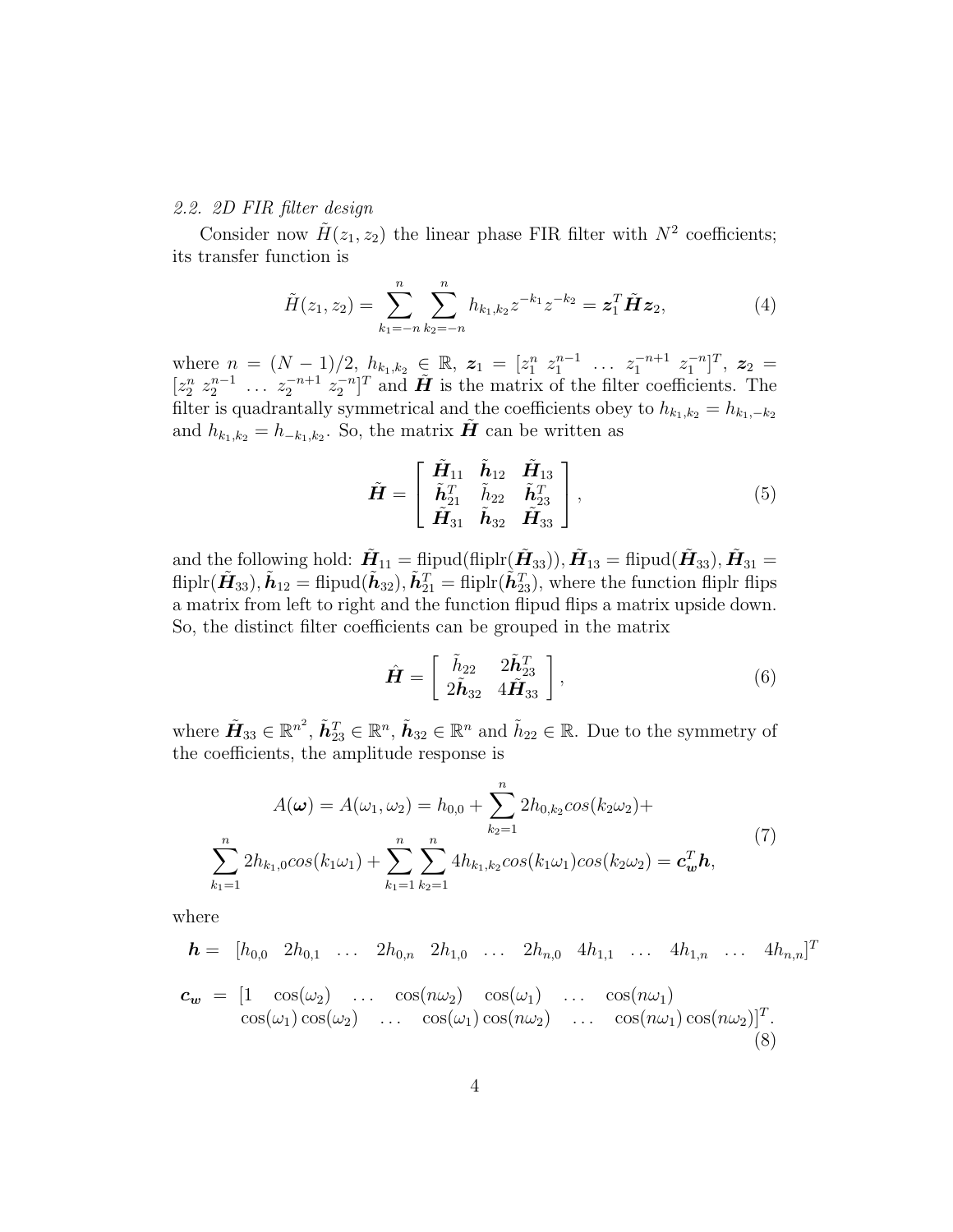Note that the vector  $h$  contains the elements of  $H$  from (6). Like in the 1D case, given a desired response  $D(\boldsymbol{\omega})$ , the goal is to compute coefficients  $h_{k_1,k_2}$ such that the maximum absolute value of the error  $E(\boldsymbol{\omega}) = A(\boldsymbol{\omega}) - D(\boldsymbol{\omega})$  is minimized, where this time  $\boldsymbol{\omega} = (\omega_1, \omega_2)$  and  $\omega_1, \omega_2 \in [0, \pi]$ . In the 2D case, each discretization point  $\omega_i$  has two components  $(\omega_{i,1}, \omega_{i,2})$ . Let  $\tilde{n} = (n+1)^2$ be the number of distinct coefficients, then the reduced optimization problem can be formulated exactly like in the 1D case

$$
\begin{array}{ll}\n\text{minimize} & \mathbf{c}^T \mathbf{x} \\
\text{subject to} & \mathbf{Qx} \le \mathbf{b},\n\end{array} \tag{9}
$$

where

$$
Q = \begin{bmatrix} C & -v \\ -C & -v \end{bmatrix} \in \mathbb{R}^{2L \times \tilde{n}+1}, \quad b = \begin{bmatrix} d \\ -d \end{bmatrix} \in \mathbb{R}^{2L}
$$

$$
C = \begin{bmatrix} c_{\omega_1}^T \\ \vdots \\ c_{\omega_i}^T \\ \vdots \\ c_{\omega_L}^T \end{bmatrix} \in \mathbb{R}^{L \times \tilde{n}}, \quad v = \begin{bmatrix} 1 \\ \vdots \\ 1 \\ \vdots \\ 1 \end{bmatrix} \in \mathbb{R}^L, \quad d = \begin{bmatrix} D(\omega_1) \\ \vdots \\ D(\omega_i) \\ \vdots \\ D(\omega_L) \end{bmatrix} \in \mathbb{R}^L
$$

$$
x = \begin{bmatrix} h^T & \delta & \end{bmatrix}^T \in \mathbb{R}^{\tilde{n}+1}
$$

$$
c = \begin{bmatrix} 0_{1 \times \tilde{n}} & 1 & \end{bmatrix}^T \in \mathbb{R}^{\tilde{n}+1}.
$$

The order of the coefficients  $h_{k_1,k_2}$  in the solution  $\boldsymbol{x}$  is determined by (8).

#### 3. Design of sparse filters

Since the problems of designing sparse filters were formulated in the same manner for the 1D and 2D cases, this section describes an optimization method that works in both situations. In order to find high order filters that have a large number of zero coefficients and still manage to keep the error below a fixed value  $\delta^{\text{imposed}}$ , we use a combination of the two basic approaches in the sparse representations field: reweighted  $l_1$  minimization and greedy algorithms. The general structure of the proposed algorithm, called IRL1G, is described in Table 1.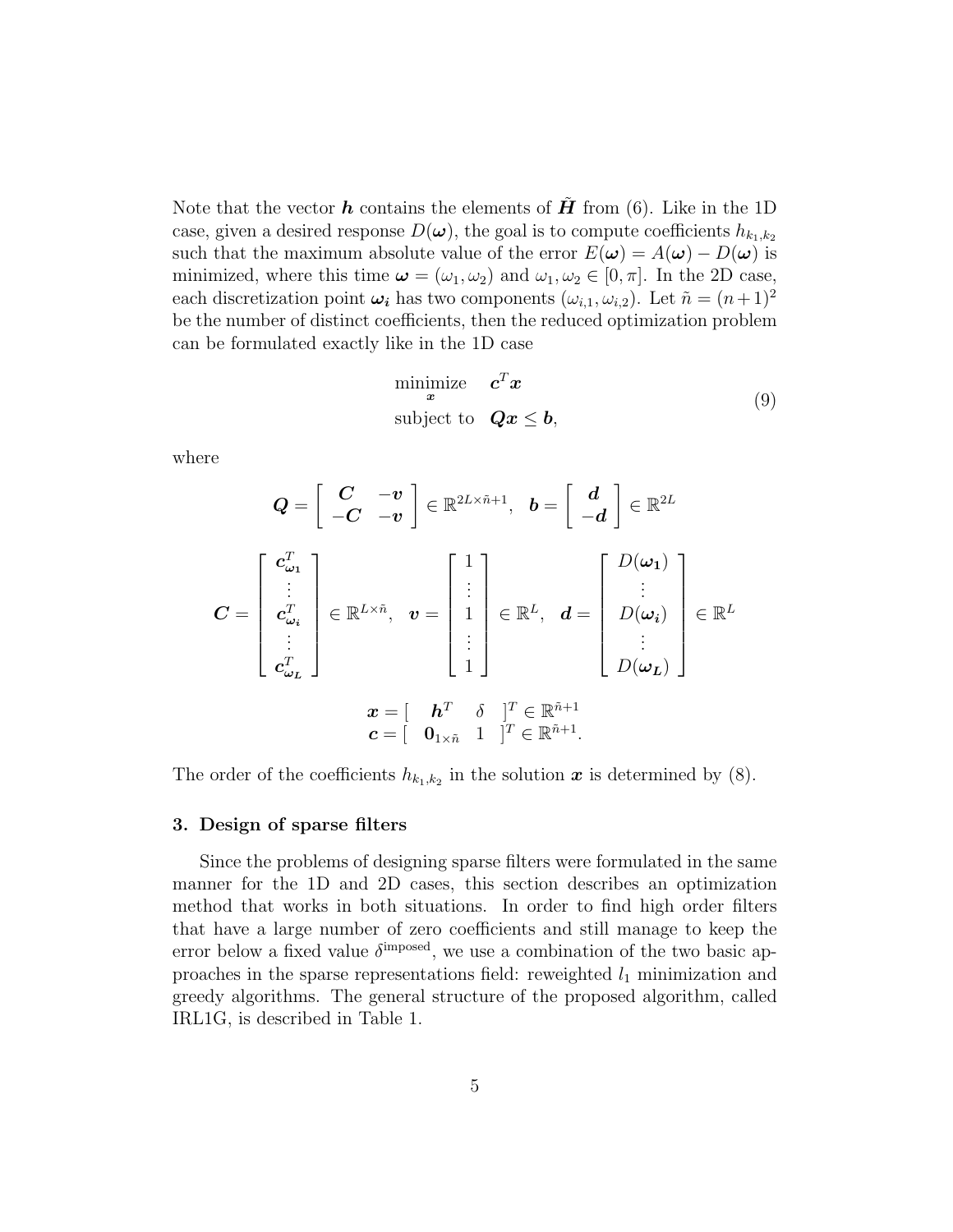Table 1: General overview of the IRL1G Algorithm

| Input:   | $N$ - the length of the filter                             |  |  |  |  |  |  |
|----------|------------------------------------------------------------|--|--|--|--|--|--|
|          | $\omega_i$ - the discretization points, $i = 1, \ldots, L$ |  |  |  |  |  |  |
|          | $D(\omega_i)$ - desired response, $i = 1, \ldots, L$       |  |  |  |  |  |  |
|          | $\delta^{\text{imposed}}$ - the maximum allowed error      |  |  |  |  |  |  |
|          | Stage A:   IRL1 minimization detailed in Table 2           |  |  |  |  |  |  |
| Stage B: | greedy iterations detailed in Table 3                      |  |  |  |  |  |  |
|          | Output: $\vert$ the sparse filter H                        |  |  |  |  |  |  |

In Stage A of the proposed method, the IRL1 minimization problem

$$
\begin{array}{ll}\n\text{minimize} & \mathbf{c}^T \mathbf{x} + \mu ||\mathbf{W}\mathbf{x}||_1 \\
\text{subject to} & \mathbf{Q}\mathbf{x} \le \mathbf{b} \\
& x_i = 0, \ \forall i \in S \\
& \mathbf{c}^T \mathbf{x} \le \delta^{\text{imposed}}\n\end{array} \tag{10}
$$

is solved; the  $l_1$  penalization term is added to the criterion of (3) or (9) in order to promote sparse solutions. The diagonal matrix  $W$  contains the weights associated with each coefficient and is initially

$$
\boldsymbol{W} = \left[ \begin{array}{cc} \boldsymbol{I} & \boldsymbol{0} \\ \boldsymbol{0} & 0 \end{array} \right],\tag{11}
$$

i.e. the coefficients are equally weighted; the last diagonal zero corresponds to the error term. The weights are recomputed after each iteration. The idea is to put high weights for coefficients that have small absolute value in order to push them to zero and small weights for the large coefficients in absolute value because it is unlikely that those coefficients can be pushed to zero. The set S contains the indices of the coefficients that are forced to zero and so are eliminated from the next iterations. The set can grow at each iteration by the hard thresholding step (14). This means that the size of the optimization problem solved shrinks at each iteration, speeding up the running time of the overall algorithm. If the change in the solution  $x$  is below  $\epsilon^{\text{stop}}$  from one iteration to the next, as checked in (12), then the procedure is terminated because further iterations will not make any progress. In the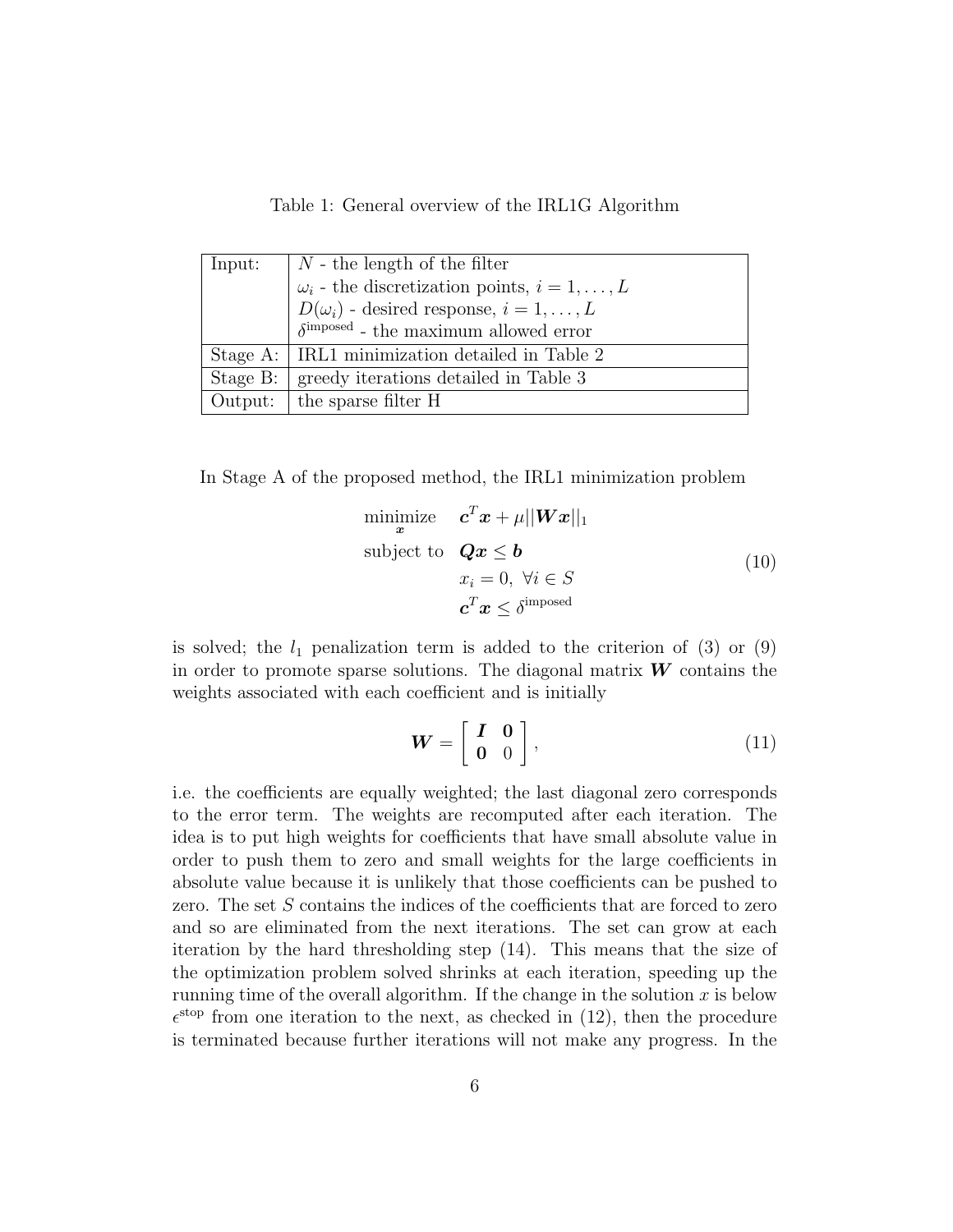case of the 2D filters, we have modified the usual reweighting rule in (13) because there exists an extra incentive to nullify coefficients that belong to the  $\tilde{H}_{33}$  matrix: these coefficients participate four times in the final matrix  $H$ , as opposed to only two times for the others (and once for the central coefficient). The extra weight is contained in the parameter  $a > 1$ .

Stage B consists of polishing the optimal filter with the support set S given by Stage A, which is computed by (15), using a few greedy iterations. The idea is to try to further eliminate the coefficients of the solutions that are the smallest in absolute value while keeping the optimization problem (15) feasible. This stage applies exactly the smallest coefficient rule (SCR) presented in [12].

Stage A proves to be far more efficient than Stage B, because in Stage A, in just a few iteration, a relatively large number of coefficients are set to zero, whereas in Stage B only one coefficient is set to zero for each LP solved.

#### 4. Results

#### 4.1. 1D case

We present here the results obtained by the IRL1G method for designing lowpass 1D filters with  $\omega_p = 0.26\pi$  and  $\omega_s = 0.34\pi$ . The parameters of the algorithm are: maxSteps = 15,  $\mu = 1$ ,  $\epsilon = 10^{-6}$ ,  $\epsilon^{\text{stop}} = 10^{-4}$ ,  $\epsilon^{\text{cut}} = 10^{-7}$ and  $L = 15N$ . For comparison, the smallest coefficient rule (SCR) algorithm from [12] was also implemented. If the solution of the optimization problem ends up having M zero coefficients, then using this strategy,  $M + 1$  LPs are solved. Compared to the method described in this paper that usually solves 8−9 LPs to reach a solution, the SCR runs for a large number of iterations if M is large, making it harder to use in these settings. It is worth to mention that the IRL1 steps have the same basic idea: try to push to zero coefficients that have a small magnitude. The big difference is that while SCR can handle only one coefficient at a time, IRL1 can generate more zero coefficients in a single step.

Tests are conducted using filters of lengths from  $N = 71$  to  $N = 101$ . For each filter, 12 simulations are conducted using uniformly distributed values of  $\delta^{\text{imposed}} \in [1.5\delta^{\text{minimax}}, 2.5\delta^{\text{minimax}}]$  where  $\delta^{\text{minimax}}$  is the minimax error obtained with the optimized full filter. After running 192 simulations, in 175 of the situations (91.16%), the two strategies performed the same. This means that the sparsity of the final solutions is the same, although the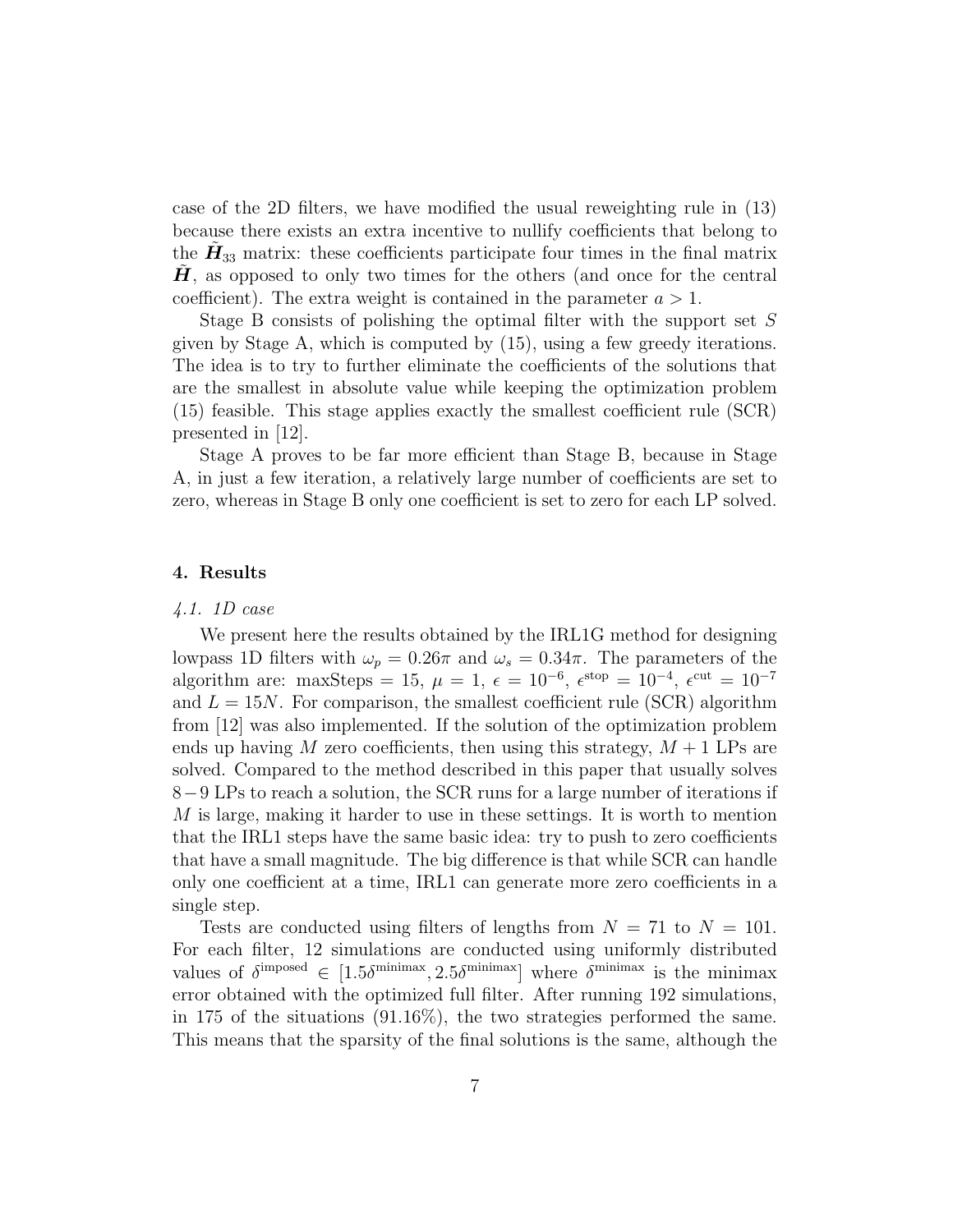# Table 2: Stage A: Iterative reweighted  $l_1$  minimization

## Parameters

- 1. maxSteps  $> 1$ , the maximum number of iterations for the IRL1 minimization
- 2.  $\epsilon$ ,  $0 < \epsilon \ll 1$ , parameter used for the computation of weights
- 3.  $\epsilon^{stop}$ ,  $0 < \epsilon^{stop} \ll 1$ , used as an extra stopping condition
- 4.  $\epsilon^{\text{cut}}, 0 < \epsilon^{\text{cut}} \ll 1$ , elimination threshold used to decide if a filter coefficient is permanently set to zero
- 5.  $a > 1$ , extra penalizing weight

## Procedure

for step  $= 1 \dots$  maxSteps do

- 1. solve problem (10)
- 2. if solution  $x$  is feasible

if 
$$
||\boldsymbol{x} - \boldsymbol{x}^{\text{previous}}||_2 < \epsilon^{\text{stop}}
$$
 then break for loop (12)

- 3. if solution  $x$  is not feasible
	- return to previous solution  $x = x^{\text{previous}}$  and set  $S = S^{\text{previous}}$
	- decrease elimination threshold  $\epsilon^{\text{cut}} = \epsilon^{\text{cut}}/10$
- 4. compute new weights

$$
W_{ii} = \begin{cases} \frac{a}{|x_i| + \epsilon}, & \text{2D case, if } x_i \in \tilde{\mathbf{H}}_{33} \\ \frac{1}{|x_i| + \epsilon}, & \text{otherwise} \end{cases}
$$
(13)

5. decide the support of  $x$ 

$$
S = \{i \mid |x_i| \le \epsilon^{\text{cut}}\}\tag{14}
$$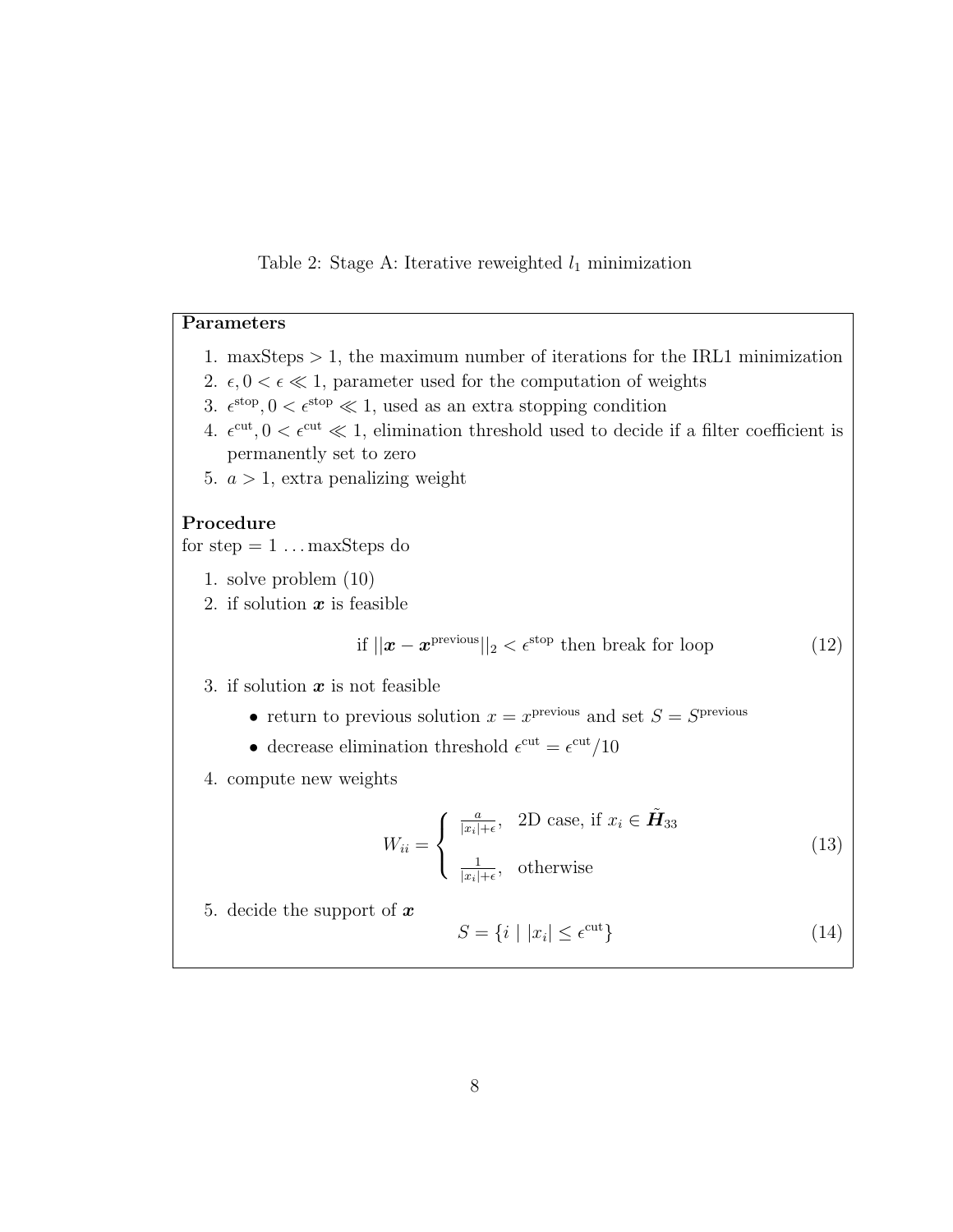Table 3: Stage B: Greedy iterations

1. solve the LP

minimize  $\boldsymbol{x}$  $\bm{c}^T\bm{x}$ subject to  $Qx \leq b$  $x_i = 0, \ \forall i \in S$  $\boldsymbol{c}^T\boldsymbol{x} \leq \delta^{\mathrm{imposed}}$ (15)

2. repeat until (15) is not feasible

• add to S the index for which  $x$  has the smallest nonzero absolute value

$$
S = S \cup \{i \mid \underset{i}{\text{argmin}} |x_i|, \forall i \notin S\} \tag{16}
$$

• solve (15) with the new set S

solutions have a different support in some cases. In 5.20% of the cases, IRL1G performed better and in the remaining 3.64% the straight SCR algorithm reached a sparser solution. It is worth to mention that in both cases in which one approach outperformed the other, the difference was one extra zero coefficient.

Regarding the speed of the optimization procedures, our method takes approximately 25 seconds to complete on a filter of length  $N = 101$ , while SCR takes about 115 seconds. Simulations ran on an Intel i3 2.13GHz processor with 4GB of RAM.

## 4.2. 2D case

For the 2D case, simulations are done on four circular shaped lowpass filters with  $\omega_p = 0.5\pi$  and  $\omega_s = 0.7\pi$  and four diamond shaped lowpass filters with  $\omega_p = 0.6\pi$  and  $\omega_s = \pi$ , of sizes  $11 \times 11$ ,  $17 \times 17$ ,  $23 \times 23$  and  $29 \times 29$ . The grid discretization step size is  $0.025\pi$ , giving  $L = 1120$  discretization points for the diamond shaped filters and  $L = 1304$  for the circular shaped filters, in the passband and stopband regions. Aside of the IRL1G, we also propose a variation that provides better results: the IRL1G method is applied three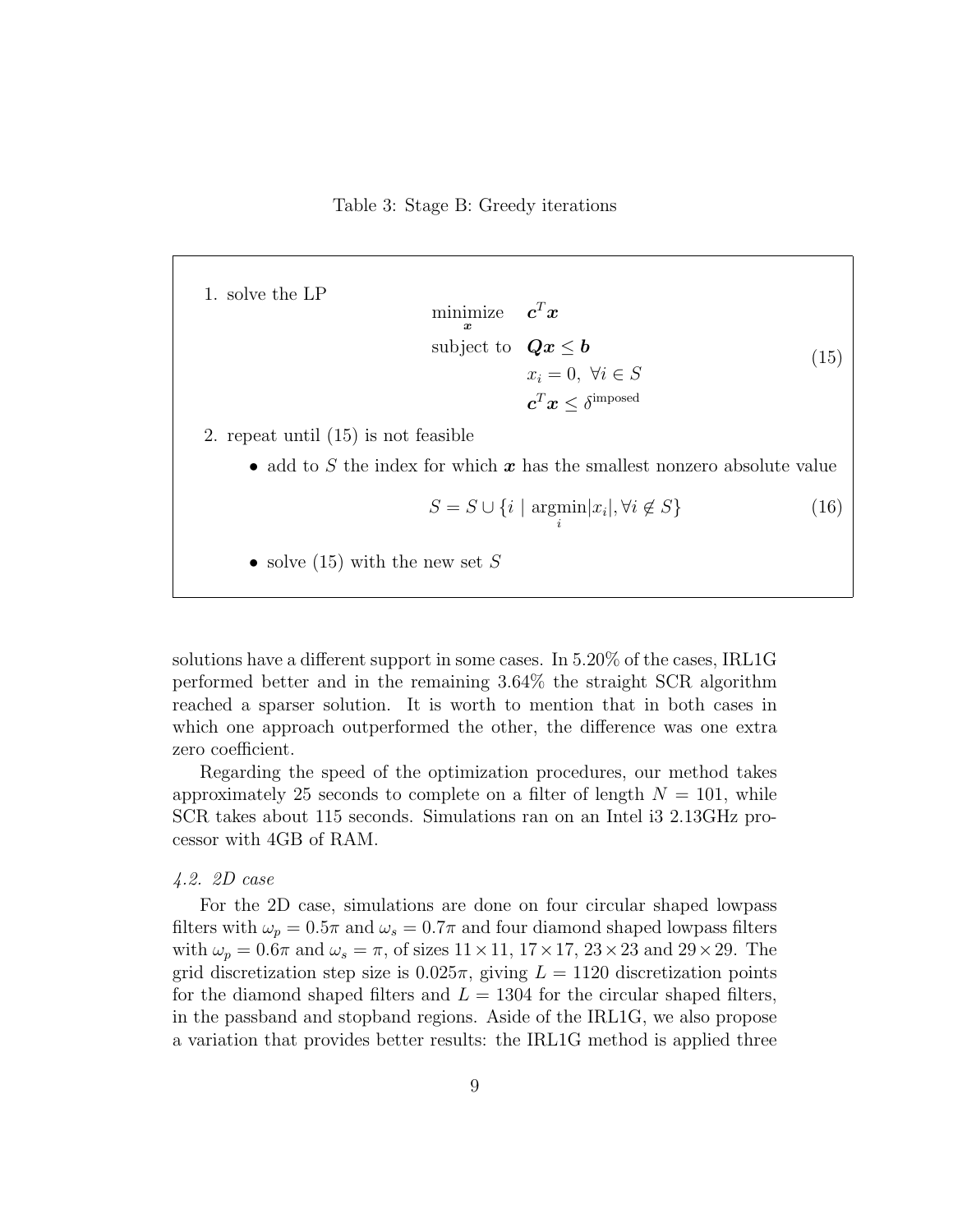|    |                   | diamond shaped    | circular shaped |                   |  |
|----|-------------------|-------------------|-----------------|-------------------|--|
|    | $\mu_1$           | $\mu_2$           | $\mu_1$         | $\mu_2$           |  |
| 29 | $\mu_1 = 10^{-3}$ | $\mu_2 = 10^{-3}$ | $\mu_1 = 0.03$  | $\mu_2 = 10^{-3}$ |  |
| 23 | $\mu_1 = 10^{-3}$ | $\mu_2 = 10^{-3}$ | $\mu_1 = 0.03$  | $\mu_2 = 10^{-3}$ |  |
|    | $\mu_1 = 0.03$    | $\mu_2 = 10^{-3}$ | $\mu_1 = 0.01$  | $\mu_2 = 10^{-3}$ |  |
|    | $\mu_1 = 0.1$     | $\mu_2 = 0.1$     | $\mu_1 = 0.1$   | $\mu_2 = 1$       |  |

Table 4: Values of parameter  $\mu$ 

times with increasing values for  $\delta_i^{\text{imposed}}$  with  $i = 1, ..., 3$ , where  $\delta_3^{\text{imposed}}$ 3 is the original  $\delta^{\text{imposed}}$  and the first two are situated between the minimum possible error that can be reached with a filter of the given size and  $\delta^{\text{imposed}}$ . Simulations show that good choices for the first two errors are a quarter and a half of the defined distance; we call this approach  $IRL1G \times 3$ . By applying this strategy, the less important coefficients are discarded early on, when it is clear they are not needed. The support set  $S$  is transferred from one instance of IRL1G to the next. The results are compared with the minimax hard thresholding approach for designing sparse 2D filter presented in [14]. In this paper, the authors propose solving the standard  $l_1$  minimization problem (10) (without the extra constraint on  $\delta^{\text{imposed}}$ , **W** as (11) and  $S = \emptyset$ ) and then setting the smallest coefficients in absolute value of the filter to zero in one single step such that the desired sparsity degree is reached. The number of zero coefficients is chosen so that the sparse filter has exactly the same amount of nonzero coefficients as some full filter. This way a comparison can be made between the maximum absolute value of the error for a high order sparse filter and for a smaller order full filter. For example, for size  $29 \times 29$ , from the 841 coefficients just 361 are nonzero because the comparison is made with the full filter of size  $19\times19$ . After the zero coefficients are fixed, the filter is optimized on the support set by solving  $(10)$  again with the selected set S and no weights. The filters are generated using the parameters: maxSteps = 15,  $\epsilon = 10^{-5}$ ,  $\epsilon^{stop} = 10^{-4}$ ,  $\epsilon^{cut} = 10^{-6}$ ,  $a = 4$  and  $\delta^{imposed}$  the value obtained by using the method from [14]. For each filter designed using the method from [14] a sweep is done with (10) for several values of  $\mu_1$  to identify the one that gives the best results. For our approach a different parameter  $\mu_2$ is used. The values used for the  $\mu$  parameters are given in Table 4. Table 5 and Table 6 describe the results obtained using the diamond and circular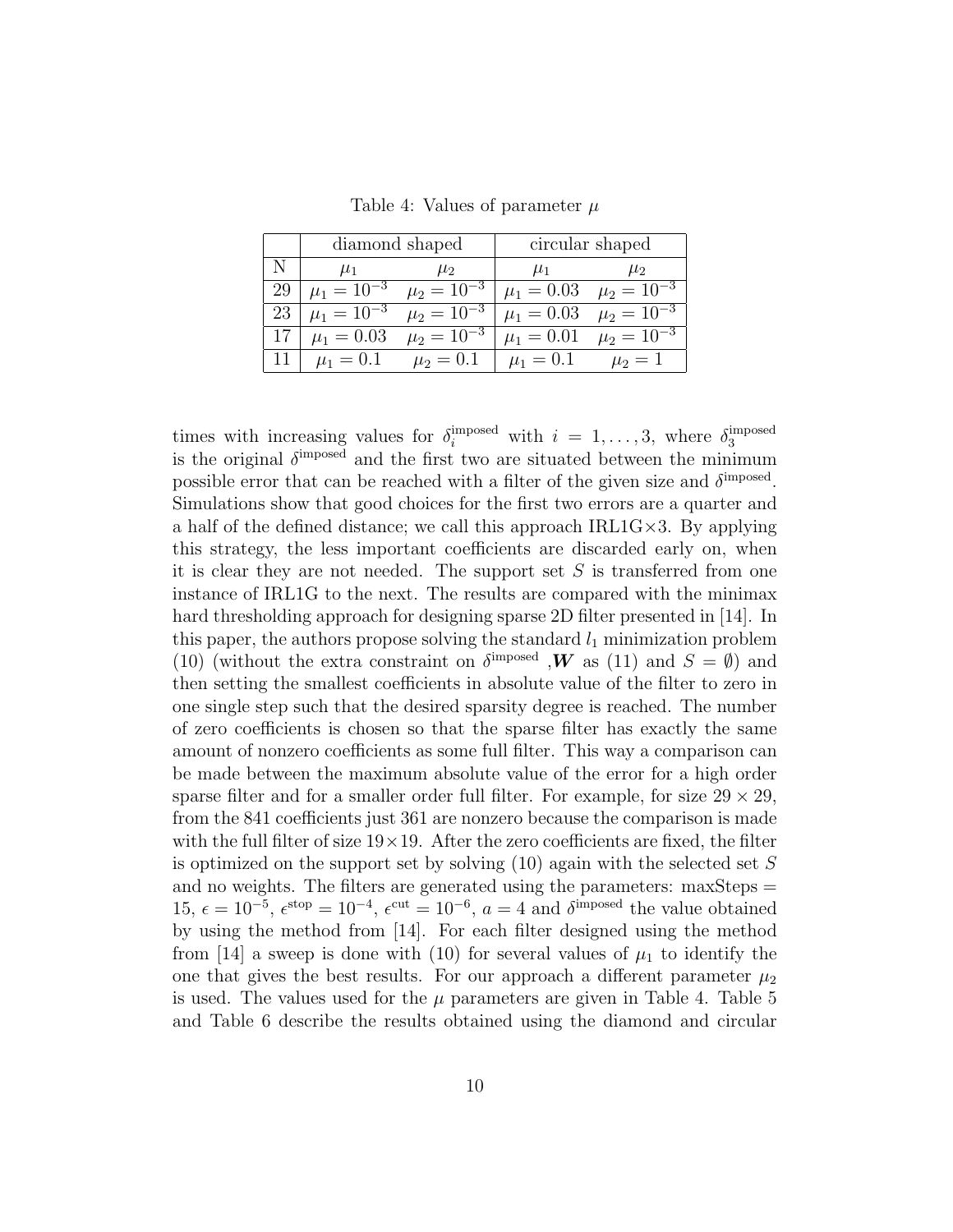|    | nonzero coefficients |       |     |            | $\overline{\lambda}$ minimax |          |          |         |
|----|----------------------|-------|-----|------------|------------------------------|----------|----------|---------|
| Ν  | $IRL1G\times3$       | IRL1G | 14  | <b>OFF</b> | $IRL1G\times3$               | IRL1G    | 14       | OFF     |
| 29 | 317                  | 323   | 361 | 361        | 0.000921                     | 0.000966 | 0.000984 | 0.00210 |
| 23 | 199                  | 205   | 225 | 225        | 0.00366                      | 0.00365  | 0.00373  | 0.00553 |
| 17 | 165                  | 169   | 169 | 169        | 0.00536                      | 0.00539  | 0.00539  | 0.01076 |
| 11 | 43                   | 43    | 49  | 49         | 0.08075                      | 0.08075  | 0.08077  | 0.08733 |

Table 5: 2D sparse diamond shaped lowpass filters simulations results

Table 6: 2D sparse circular shaped lowpass filters simulations results

|    | nonzero coefficients |       |     |            |                | $\delta$ minimax |         |         |
|----|----------------------|-------|-----|------------|----------------|------------------|---------|---------|
| N  | $IRL1G\times3$       | IRL1G | 14  | <b>OFF</b> | $IRL1G\times3$ | IRL1G            | 14      | OFF     |
| 29 | 347                  | 349   | 361 | 361        | 0.00812        | 0.00804          | 0.00812 | 0.01117 |
| 23 | 221                  | 221   | 225 | 225        | 0.01818        | 0.01818          | 0.01827 | 0.02871 |
| 17 | 165                  | 165   | 169 | 169        | 0.02895        | 0.02895          | 0.02942 | 0.03609 |
| 11 | 49                   | 49    | 49  | 49         | 0.11599        | 0.11599          | 0.11892 | 0.15853 |

shaped low pass filters and a comparison with the optimal full filters (OFF) of appropriate length and [14]. While IRL1G solves on an average  $7 - 8$ LPs, the method proposed in [14] solves 2 optimization problems. But, as it can be seen clearly from Table 5, the error is smaller and the number of nonzero coefficients is smaller in our approach, especially for the filters with larger order. On an average, IRL1G×3 runs for about 30 LPs but it is able to reach more zero coefficients in the process. The amplitude responses are depicted in Figure 1 for the diamond shaped lowpass filters with  $N = 29$ generated using both approaches.

In the case of the  $N = 29$  diamond shaped lowpass filter, the running time is about 240 seconds for IRL1G×3 and about 15 seconds for the approach from [14].

### 5. Conclusions

By combining two of the most popular approaches in the field of sparse representations we have developed a new efficient method called IRL1G that can be used to design sparse 1D and 2D FIR filters. The power of IRL1G re-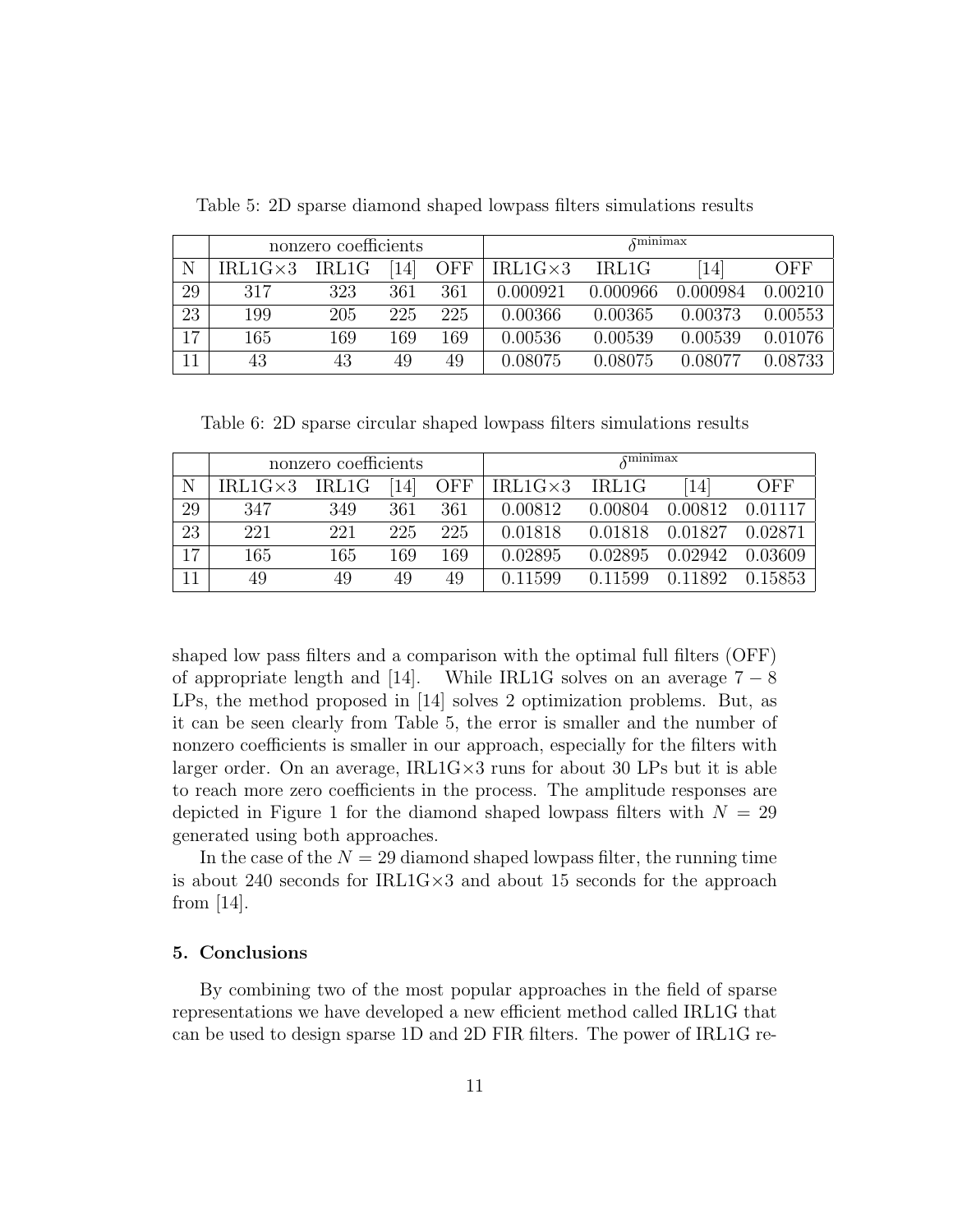

Figure 1: Amplitude responses of the sparse 2D FIR diamond shaped lowpass filters of size  $29 \times 29$  generated using the method described in this paper (a) and using the method described in [14] (b). The equivalent full optimized 2D filter of size  $19 \times 19$  with  $\delta^{\text{minimax}} = 0.0021$  and 361 nonzero coefficients in  $(c)$ .

lies on its two stages: the reweighted  $l_1$  minimization that induces a relatively large number of zero coefficients in just a few iterations and the polishing greedy iterations that run only for a few steps and further eliminate a few extra coefficients. This combination means that the algorithm is fast, even for filters of large size, and experimental results show that it is able to design sparse filters with low errors. A comparison of the obtained results with recent methods for sparse filter design is also supplied showing that IRL1G provides a faster running time while maintaining the performance for the 1D case and provides sparser filters for the 2D case.

#### 6. Acknowledgements

The work has been funded by the Sectoral Operational Programme Human Resources Development 2007-2013 of the Romanian Ministry of Labour, Family and Social Protection through the Financial Agreement POSDRU/88  $/1.5/S/61178.$ 

#### References

[1] M. Bateman and B. Liu, An approach to programmable CTD filters using coefficients 0, +1, and -1, IEEE Trans. Circ. Syst., vol. CAS-27, no. 6 (1980) 451–456.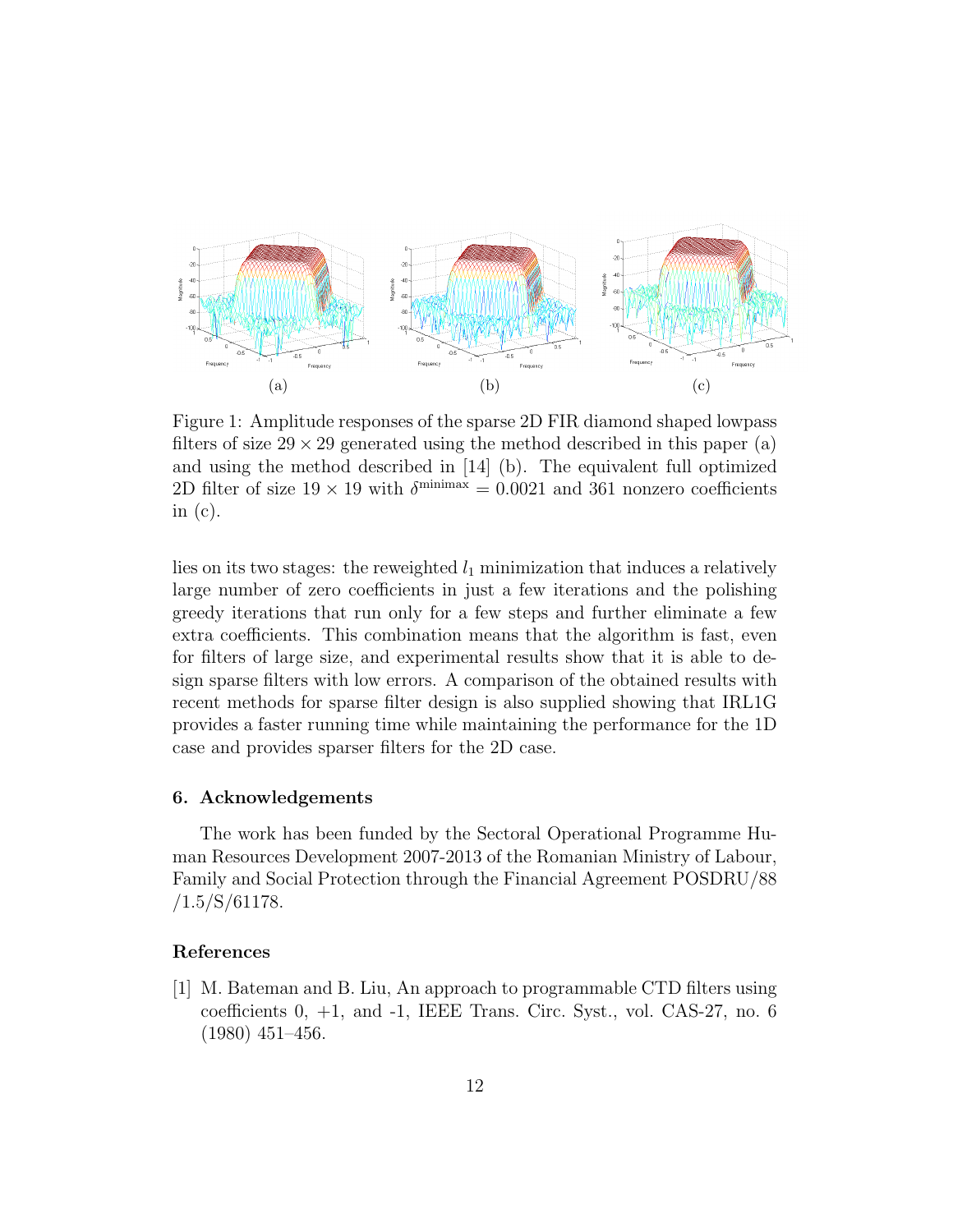- [2] D. Li, Y. C. Lim, Y. Lian, and J. Song, A polynomial-time algorithm for designing FIR filters with power-of-two coefficients, IEEE Trans. Signal Proc., vol. 50, no. 8 (2002) 1935–1941.
- [3] J. Adams and A. Willson, Jr., Some efficient digital prefilter structures, IEEE Trans. Circ. Syst., vol. CAS-31, no. 3 (1984) 260–266.
- [4] R. J. Hartnett and G. F. Boudreaux-Bartels, On the use of cyclotomic polynomial prefilters for efficient FIR filter design, IEEE Trans. Signal Proc., vol. 41, no. 5 (1993) 1766-1779.
- [5] T. Saramaki, Y. Neuvo, and S. K. Mitra, Design of computationally efficient interpolated FIR filters, IEEE Trans. Circ. Syst., vol. 35, no. 1 (1988) 70–88.
- [6] Y. C. Lim and Y. Lian, Frequency-response masking approach for digital filter design: Complexity reduction via masking filter factorization, IEEE Trans. Circ. Syst. II, vol. 41, no. 8 (1994) 518–525.
- [7] Y. C. Lim and Y. Lian, The optimum design of one- and two-dimensional FIR filters using the frequency response masking technique. IEEE Trans. Circ. Syst., vol. 40, no. 2 (1993) 88–95.
- [8] A. M. Bruckstein, D. L. Donoho and M. Elad, From Sparse Solutions of Systems of Equations to Sparse Modeling of Signals and Images, SIAM Review, vol. 51, no. 1 (2009) 34–81.
- [9] S.S. Chen, D.L. Donoho, and M.A. Saunders, Atomic decomposition by basis pursuit, SIAM J. Sci. Comput., vol. 20 (1998) 33–61.
- [10] S. Mallat and Z. Zhang, Matching pursuits with time-frequency dictionaries, IEEE Trans. Signal Proc., vol. 41, (1993) 3397–3415.
- [11] D. Mattera, F. Palmieri, and S. Haykin, Efficient sparse FIR filter design, IEEE Int. Conf. Acoust., Speech, Signal Process., vol. 2 (2002) 1537-1540.
- [12] T. Baran, D. Wei and A. V. Oppenheim, Linear Programming Algorithms for Sparse Filter Design, IEEE Trans. Signal Proc., vol. 58, no. 3 (2010) 1605–1617.